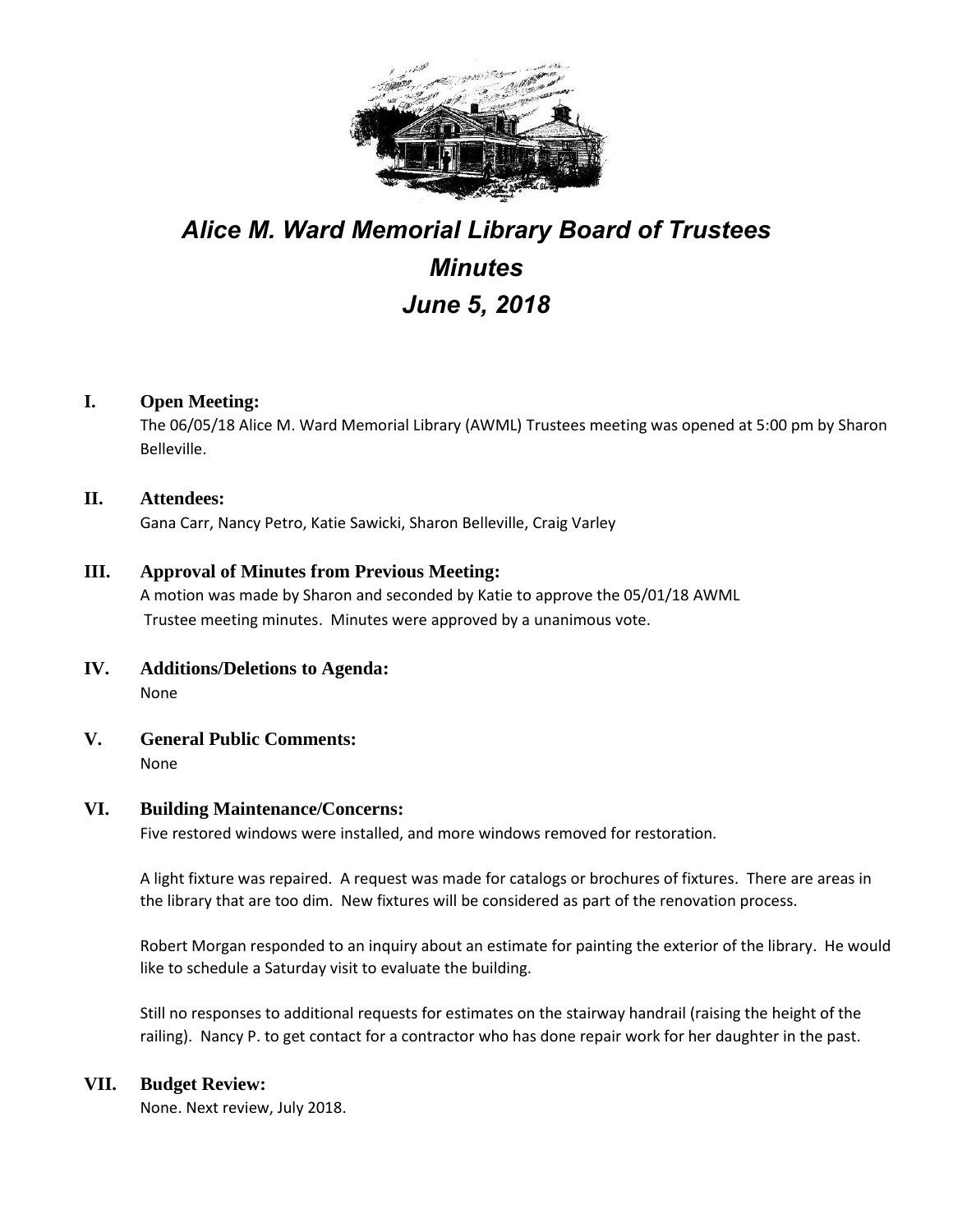### **VIII. Policy/Bylaw Review:**

Trustees reviewed bylaws from other libraries and a draft of trustee bylaws was created (attached). The bylaws will be reviewed and revised if necessary at the next regular meeting.

### **IX. Library Activity:**

See Librarian's report

### **X. Ongoing/Future Goals:**

Improving the carriage house and making better use of the space remains a future goal. A local young man presented an idea to the Heart and Soul committee about a community center with the idea of the Carriage House being the space. He will be invited to a future trustee meeting to present his idea.

### **XI. Other Business:**

Sharon asked Greg Noyes about the bamboo as no further information has been received since the Selectboard meeting attended by some of the trustees to inquire about the bamboo and who is responsible for the slope between the library and rec park. Greg stated that they are still waiting for someone to schedule to come and provide education on the eradication of the bamboo.

July meeting will occur on July 10 instead of July 3 to avoid the holiday week.

### **XII. Adjournment:**

A motion was made by Sharon to adjourn the 06/05/18 AWML Trustees meeting. Meeting adjourned at 5:50 pm.

**Next Meeting:** The next regular meeting of the Alice M. Ward Memorial Library Trustees will occur at 5:30 pm on July 10, 2018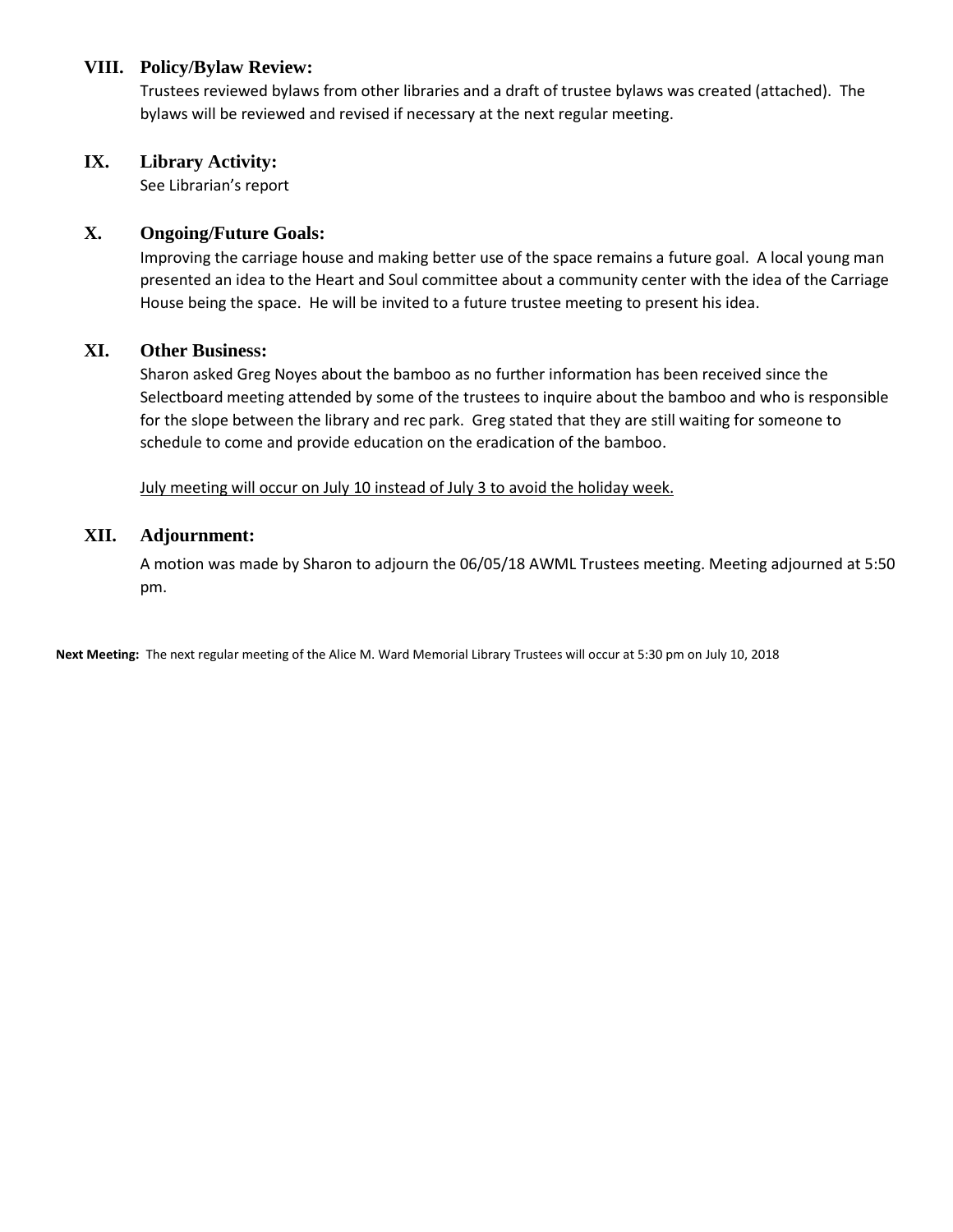# Election of Members of the Board of Trustees

The Board of Trustees of the Alice M. Ward Memorial Library shall consist of five to seven members, each serving for one to three years; the successor being elected after Town Meeting. Vacancies on the board will be filled through recommendation by the trustees and appointment by the Selectboard, the appointment effective until the next Town Meeting, when a Trustee shall be elected to complete the unexpired term.

# Board Meetings

Board meetings will be held at least 9 times per year on a regular date determined by the Trustees. Meetings may be cancelled or postponed at the discretion of the Board. Meetings will be warned in conformance with Vermont Open Meeting Law.

# Special Meetings

Special meetings, called by the chair or any two board members, may be held at any time with one full day's personal notice to each Trustee. Notice must also be given to the public through media and by posting a notice on the library door 24 hours prior to the meeting.

In the case of an emergency meeting, it is not necessary that 24 hours' notice be given; however, some public notice must be provided.

# Quorum of Board Members at Meetings

A quorum at any meeting shall consist of at least one more than half the number of Trustees.

## Election of Officers

The officers of the Board shall be a chairperson, vice chairperson, and secretary. The officers shall be elected annually at the first regular meeting after Town Meeting.

### **Compensation**

Trustees shall serve without compensation but may be reimbursed for their actual necessary expenses incurred in their performance of library business.

# Workshops and Conferences

Trustees who attend workshops, conferences, meetings of the Vermont Library Trustees Association, and other continuing education sessions shall be reimbursed for mileage and expenses for lodging and meals.

### Absence of Library Director

When the Library Director is absent or plans to be for any length of time, the Trustees may delegate a staff member to fill in.

# **Responsibilities**

Trustees shall have full responsibility for the following:

- Hiring of Librarian;
- Determine the salary of the Librarian;
- Evaluating the Librarian;
- Adopting written policies to govern the operation of the library;
- Overseeing the implementation of library policies;